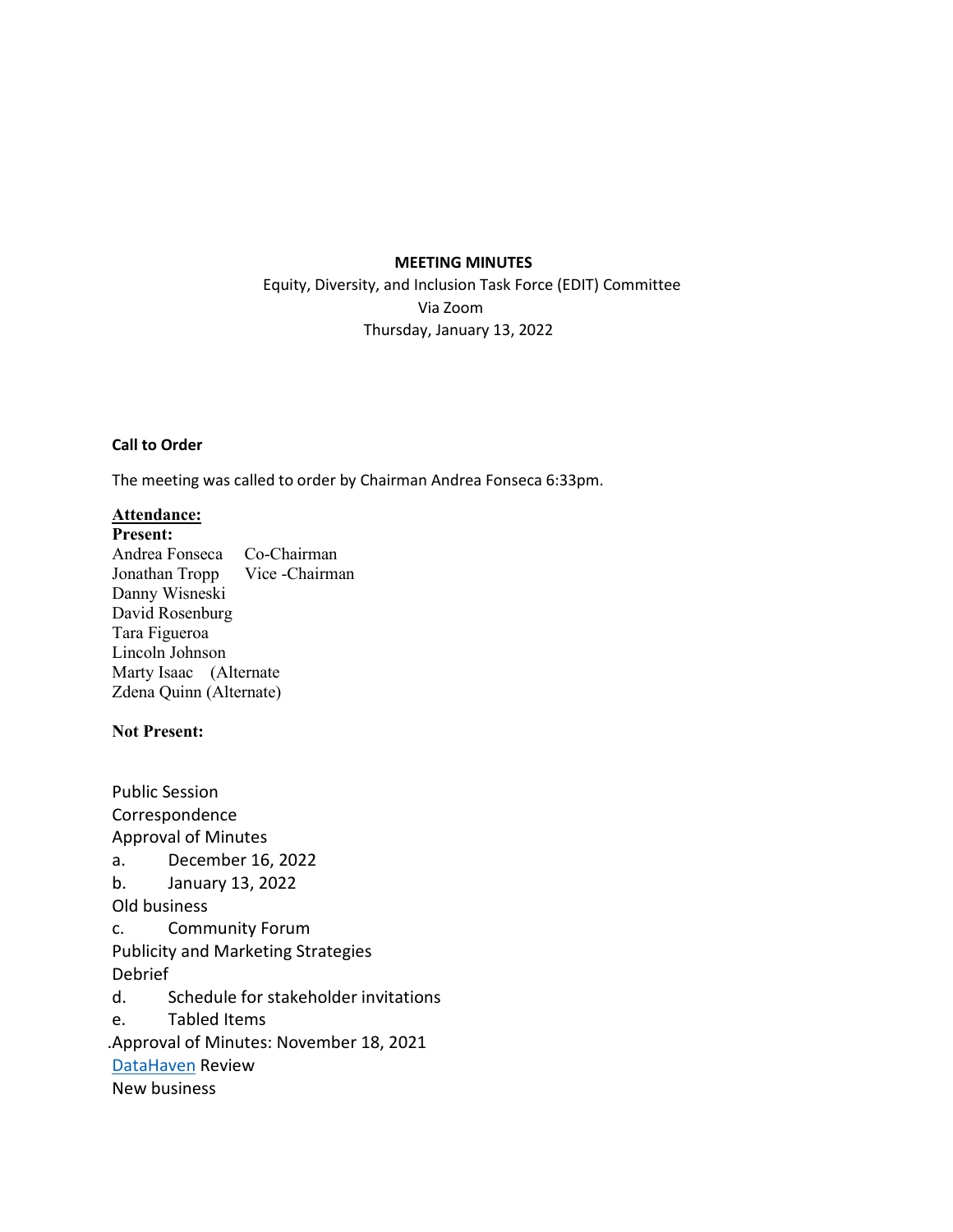f. Fairfield Proposal Adjournment

**Also Present:** James Cordone, Town Attorney

**Not Present:** Dede Robinson

**Chairman Fonseca introduced the topic of the meeting and called each member of the public to speak.** 

**" How have you felt included in Trumbull, and how have you felt excluded in Trumbull?"** 

### **Public Comment:**

Dr. Challa Flemming, 19 Coventry Lane. Dr. Flemming believes that the town of Trumbull is more diverse than it was 10 years ago. She believes that the children's section of the Trumbull Public Library has made her children feel welcoming. Dr. Flemming suggested that Trumbull Town Hall show recognition for the holiday of Kwanza by displaying the Kinara candle in the front of the town hall building. In addition, Dr. Flemming suggested that the Town Hall recognized Juneteeth, Hispanic Heritage Month, and Asian Heritage Month. She also shared with the group that she had recently visited a local park and observed a park ranger slowly driving by her car to inspect it.

Therese Gray, 1919 Huntington Turnpike. Ms. Gray moved to town in August 2021 and believes that overall, she has had a pleasant experience in town. However, there was one incident where she felt excluded in town. Ms. Gray let the group know that on November 14, 2021, her husband was walking through the parking lot of St. Catherine of Siena when two police officers approached him. The police officers stopped him and asked for his identification. She believes that police officers stopped her husband because of his race. Subsequently, Ms. Gray reached out to Ms. Colon of St. Catherine of Siena Parish to address this situation but did not receive a response. Ms. Colon is the only contact of St. Catherine's of Siena Parish. Ms. Gray learned that the police received a call from a member of the public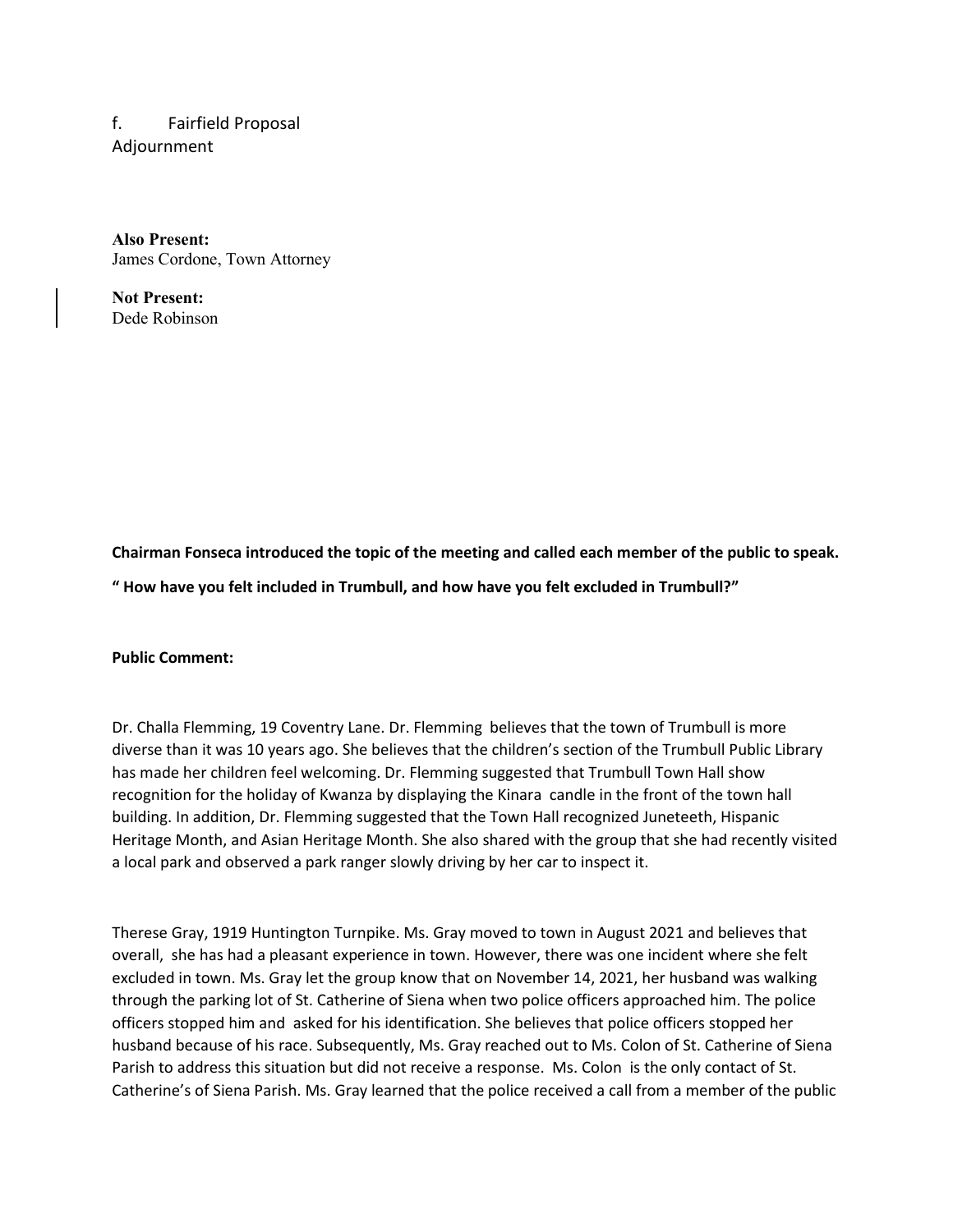who reported suspicious activity. Ms. Gray would like to know the rule on false reports from the public and if there are any repercussions.

Mr. Wisneski suggested that Ms. Gray contact Chairman Fonseca and have a follow-up meeting on further discussion of her incident in town before or at the January 20, 2022

Chairman Fonseca believes that stakeholders can be contacted further regarding this matter for further clarification of police policy and training.

Rita McDougall, 51 Sunrise Road. Ms. McDougall believes that her experience in town has been quite pleasant. She has lived in town since 1993. Ms. McDougall pointed out that her husband had a similar experience to Ms. Gray's husband that happened 28 years ago.

Ellie Grasso, 24 Indian Road. Ms. Grasso believes that her family has had a pleasant experience in town. Her children attended Frenchtown School and liked that there was a multiracial committee in place that made the school feel welcoming to all students. Ms. Grasso had a concern about stating her address and wanted to know the reasoning behind this.

Attorney Cardone of the Town of Trumbull stated that the purpose of giving one's name and address is for public record and is a requirement of governmental organizations in town.

Catherine Pulliam, 20 Lincoln Street. On September Ms. Pulliam was visiting Twin Brooks Park with her children and her children were shunned by other children and their parents while they were on the playground. Ms. Pulliam noted that her children are multiracial and believed that they were being singled out because of this fact.

Courtney Lewis, 43 Partridge Lane. Ms. Lewis believes that her experiences in town have been pleasant, however there was an incident where her children have not felt included. Ms. Lewis' son is in the 6<sup>tth</sup> grade and on one occasion has been called a racial slur. Ms. Lewis did not expand on that experience.

Members of EDIT thanked her for sharing her experience as it was very emotional.

Joy Colon, 5452 Main Street. Ms. Colon, as a member of Town Council and Trumbull public school teacher believes that this meeting is important, and EDIT has provided a very welcoming forum to facilitate these important conversations.

Scot Ker, 12 Lynnbrook Road. Mr. Ker has lived in town since 2000. Mr. Ker believes that as a white male he could not think of any experience of racial discrimination. However, He believes that there are a